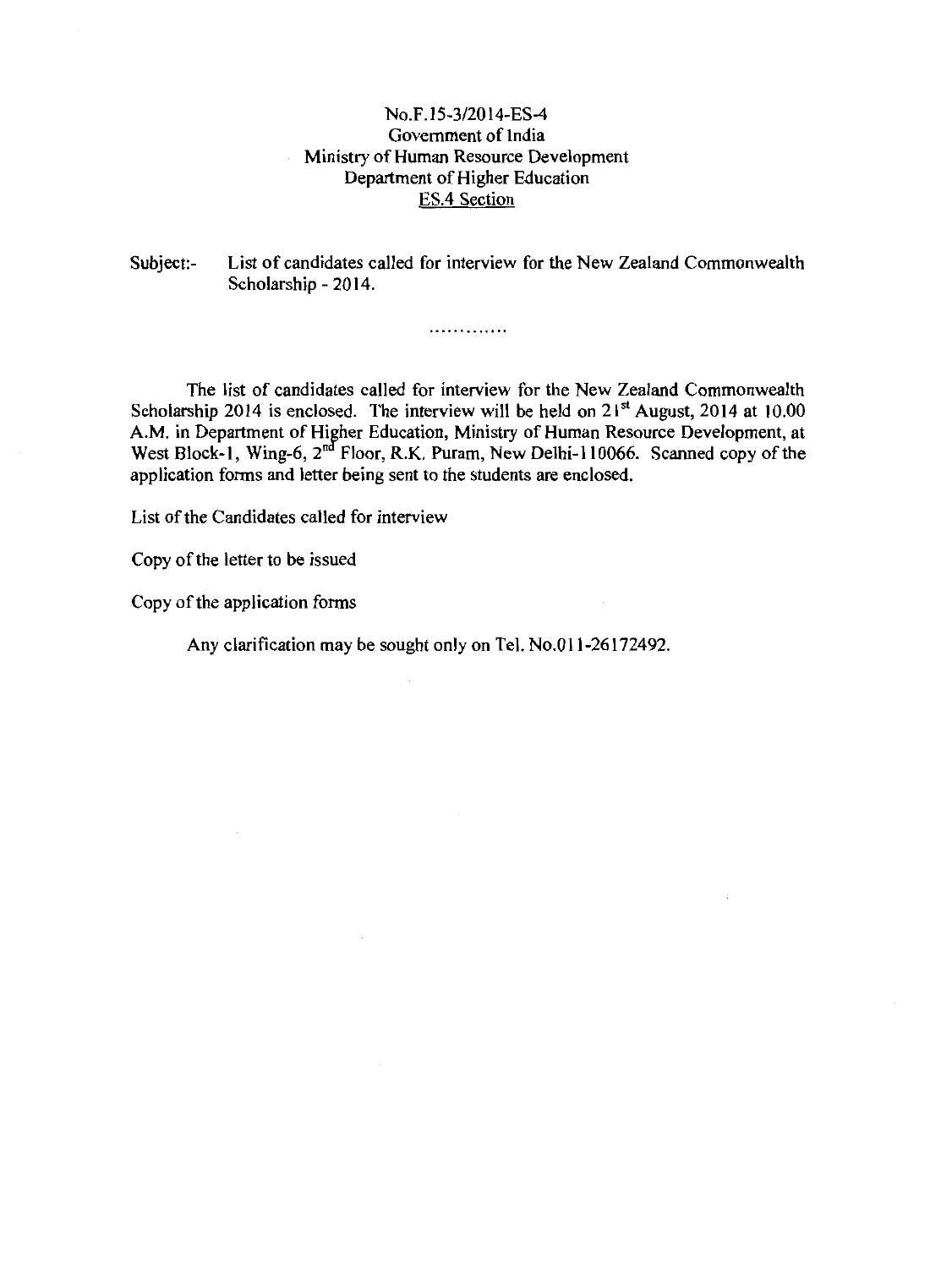# **list of candidates called for interview for New Zealand Commonwealth Scholarship 2014 on 21.8.2014 at 10.00 AM**

# **Environmental Studies (PG)**

| Sl. No.        | Name (Mr./Ms./Mrs.)     | Name of Father's/Husband/Guardians |
|----------------|-------------------------|------------------------------------|
|                | Ajay Harshana           | Sh. Basant Lal Harshana            |
| $\overline{2}$ | Aleen Rose Kujur        | Sh. Bilkan Kujur                   |
| 3              | Anubhav Sikka           | Sh. A.K. Sikka                     |
| 4              | Deepak Sharma           | Sh. Prem Sharma                    |
| 5              | Gulam Jilani            | Md. Zamiruddin Ansari              |
| $\overline{6}$ | Jibanendu Mohapatra     | Sh. C. Mohapatra                   |
| 7              | Khemendra Hiralal Bisen | Sh. H.L. Bisen                     |
| 8              | Kunal Yadav             | Sh. Harpal Singh Yadav             |
| 9              | Pragya Nand Tripathi    | Sh.P. Nath Triprathi               |
| 10             | Rama Nand               | Sh. Shivmurat Ram                  |
| 11             | Tarun Devrani           | Sh. P.C. Sharma                    |

# **Environmental Studies (PhD)**

| Sl. No.                 | <b>Name</b>             | Name of Father's/Husband/Guardians |
|-------------------------|-------------------------|------------------------------------|
|                         | Ashish Kumar Pandey     | Sh. S.K. Pandey                    |
| $\overline{2}$          | Deepika Rai             | Sh. Gian chand Rai                 |
| 3                       | Diana Vivian Atigari    | Sh. A Jayaraj                      |
| $\overline{\mathbf{4}}$ | Geetika Bhagwat         | Sh. R.C. Bhagwat                   |
| 5                       | Harneet Kaur            | Sh. Daljeet Singh Kala             |
| 6                       | Karunakaran Akhil Dev   | Sh. N.K. Karunakaran               |
|                         | Mahendra Kumar Verma    | Sh. Harikishore Verma              |
| 8                       | <b>Mohamed Shanavaz</b> | Md. Davuth                         |
| 9                       | Ranjan Pramanik         | Sh. Maniklal Pramanik              |
| 10                      | Samayita Chakraborty    | Sh. D. Chakraborty                 |
| 11                      | Syed Ibrahim Sohel      | Sh. Syed Asgar                     |

# **Agriculture and Fisheries (PG)**

| SI. No. | <b>Name</b>        | Name of Father's/Husband/Guardians |
|---------|--------------------|------------------------------------|
|         | Ankit Kumar Thakur | Sh. R.K. Thakur                    |
|         | Lovekush           | Sh. Parameshwar Dayal              |
|         | Manjeet Gakhar     | Sh. Surinder Kumar                 |
|         | Nikhil Narayanan   | Sh. N. Palat                       |
|         | Supradip Banerjee  | Sh. S. Banerjee                    |
|         | Vijay Kumar Gupta  | Sh. Shiv Shankar Shah              |

# **Agriculture and Fisheries (PhD)**

| Sl. No. | <b>Name</b>         | Name of Father's/Husband/Guardians |
|---------|---------------------|------------------------------------|
|         | Abhay Deshmukh      | Sh. Vilas Deshmukh                 |
|         | Arun D              | Sh. Damodaran V.M                  |
|         | Kambale Rohit Dilip | Shri. Dilip                        |
|         | Lokesh Kumar        | Sh. Raj Kumar                      |
|         | P. Vignesh Kumar    | Sh. S. Ponusamy                    |
|         | <b>Tanbir Ahmad</b> | Md. Hasim                          |
|         | Zuhaib Fayaz Bhat   | Sh. Fayaz Ahamed Bhat              |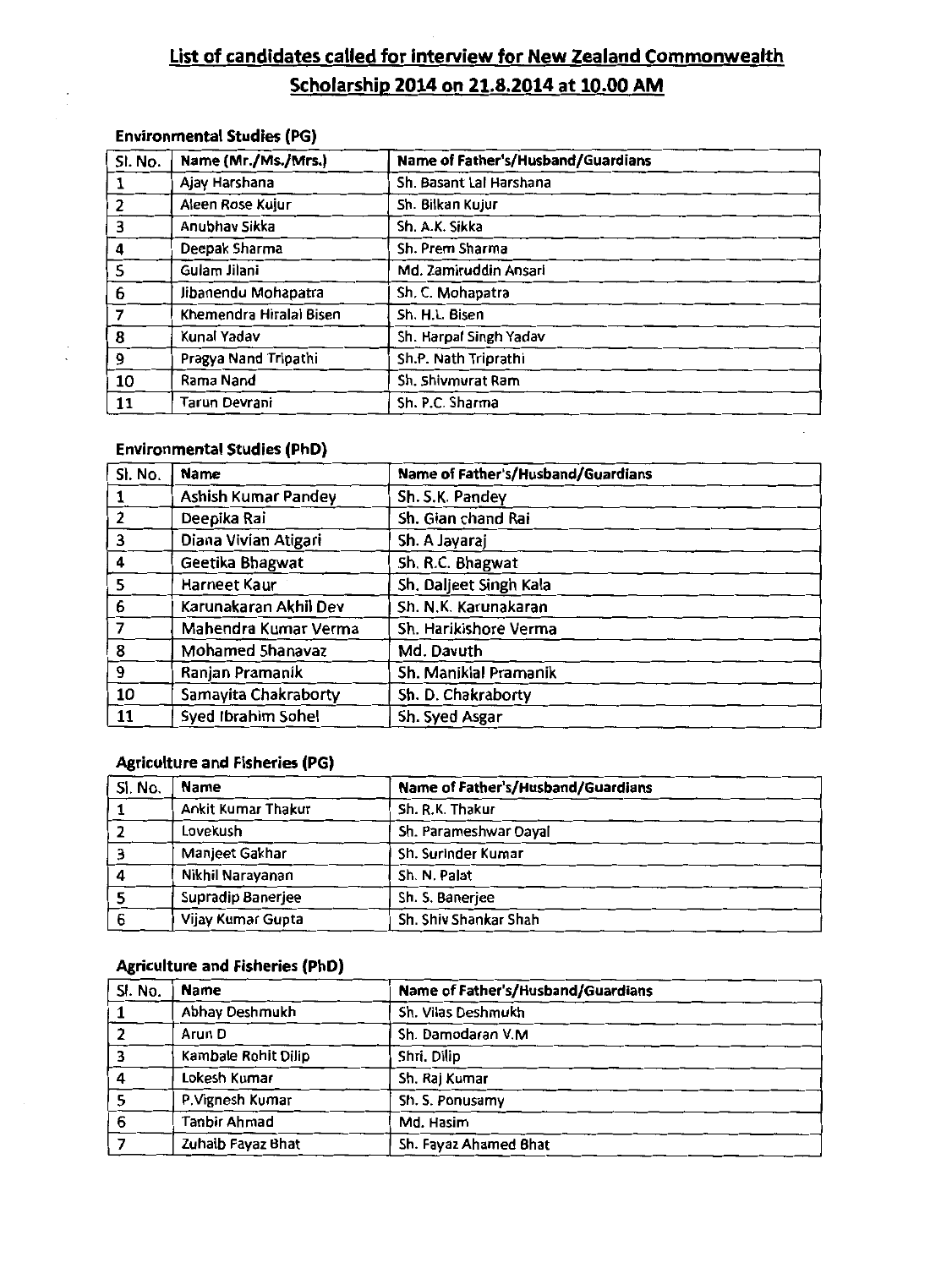# No. 15-3/2014-ES.4 Government of India Ministry of Human Resource Development Department of Higher Education E.S.-4 Section •••

West Block-1, Wing-6,  $2<sup>nd</sup>$  Floor R.K. Puram, New Delhi-110066

August 7, 2014

To,

# As per list attached

# Subject: New Zealand Commonwealth Scholarships - 2014 for the subject field of Environmental Studies and Agriculture & Fisheries.

Dear Candidate,

1 am directed to refer to your application for New Zealand Commonwealth Scholarships -2014 on the subjects mentioned above and to request you to attend the interview **on 21'' August, 2014** at 10.00 A.M. in Department of Higher Education, Ministry of Human Resource Development at West Block-1, Wing-6,  $2^{nd}$  Floor, R.K. Puram, New Delhi-110066. A copy of the application form is enclosed herewith. You are requested to bring 3 (three) copies (one original and two photo copies) of the filled up application forms alongwith the following documents mentioned below and all your original certificates for verification at the time of interview:-

- (i) A signed application declaration on page 12 of the application form;
- (ii) A certified copy of your birth certificate (in English);
- (iii) A certified copy of official evidence of any name change (in English);
- (iv) A certified copy of the personal pages of your passport;
- (v) For all applicants applying for Master's! PhD, a certified copy of the academic transcript for all tertiary qualifications and the grading schedule for each qualification (in English):
- (vi) A certified copy of the completion or graduation certificate for each tertiary qualification that you have completed (in English);
- (vii) The original international English proficiency test result, i.e. IELTS or TOEFL, or selection of one of the valid reasons for not providing the results as listed in Section Eleven on page 10 of the Application Form. Photocopies will not be accepted. Test results must be no more than 24 months old by the commencement of study;
- (viii) If employed, a current job description confirming your position and outlining your responsibilities and duties;
- (ix) A current (dated) curriculum vitae a brief history of your education, work experiences and skills;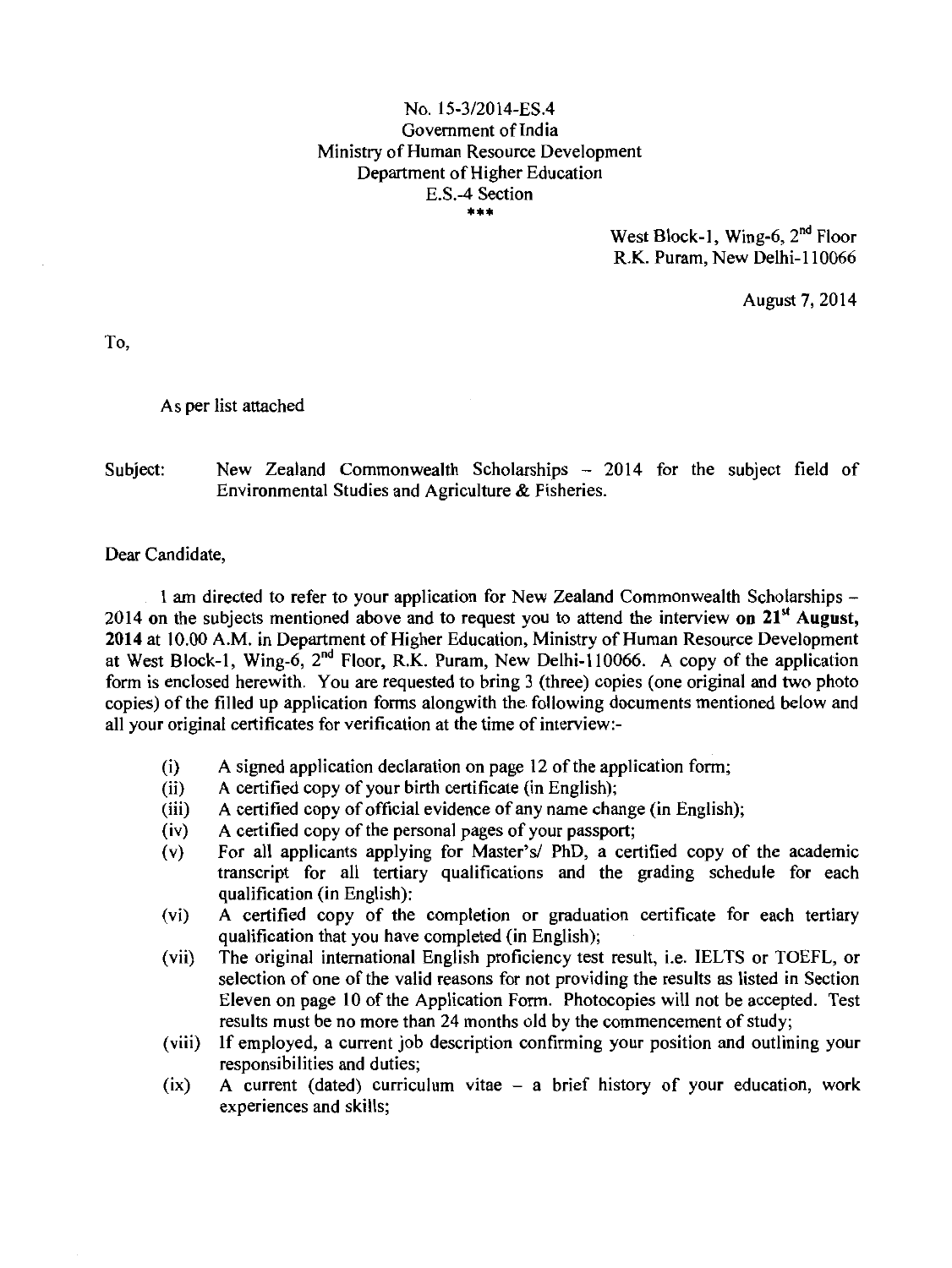- (x) Three references (no more than 24 months old) on official letterhead, supporting your scholarship application to study in New Zealand. Reference should be provided from your current employer, a former lecturer, and where possible, a relevant government or community based organization;
- (xi) A 500 word statement describing the specific skills and knowledge you want to gain from your proposed study and how this will contribute to your current and/ or future job;
- (xii) A 500 word statement describing how your proposed area of study will enable you to contribute to the social or economic development of your home country;
- (xiii) A 500 word statement outlining your proposed research topic;
- (xiv) An offer of place from the New Zealand University at which you wish to study;
- (xv) 'No Objection Certificate' in original from employer, if employed, must be brought at the time of interview

2. Candidates coming from outside Delhi/New Delhi/NCR will be paid the cost of the Second Class sleeper train fare, State bus fare (where rail facilities are not available) from the place given in your mailing address to Delhi and back. Fare will be admissible by the shortest route, and where return tickets are available only the cost of such return tickets will be paid. T.A. claim form will be provided at the time of interview. As interview may continue till late evening, please get your return journey ticket arranged keeping this in view. Before the interview, you have to **report 9.30 AM on 21'<sup>1</sup>August 2014** at the venue mentioned above.

Yours faithfully,

*St#-*

(T.S. Rautela) Under Secretary to the Government of India Tele. No. 26172917

NOTE: **"Candidates must have an offer letter from the New Zealand University to enable them to appear before the interview. If they have not able to produce an offer letter they would not be allowed to attend the interview and TA would not be paid".**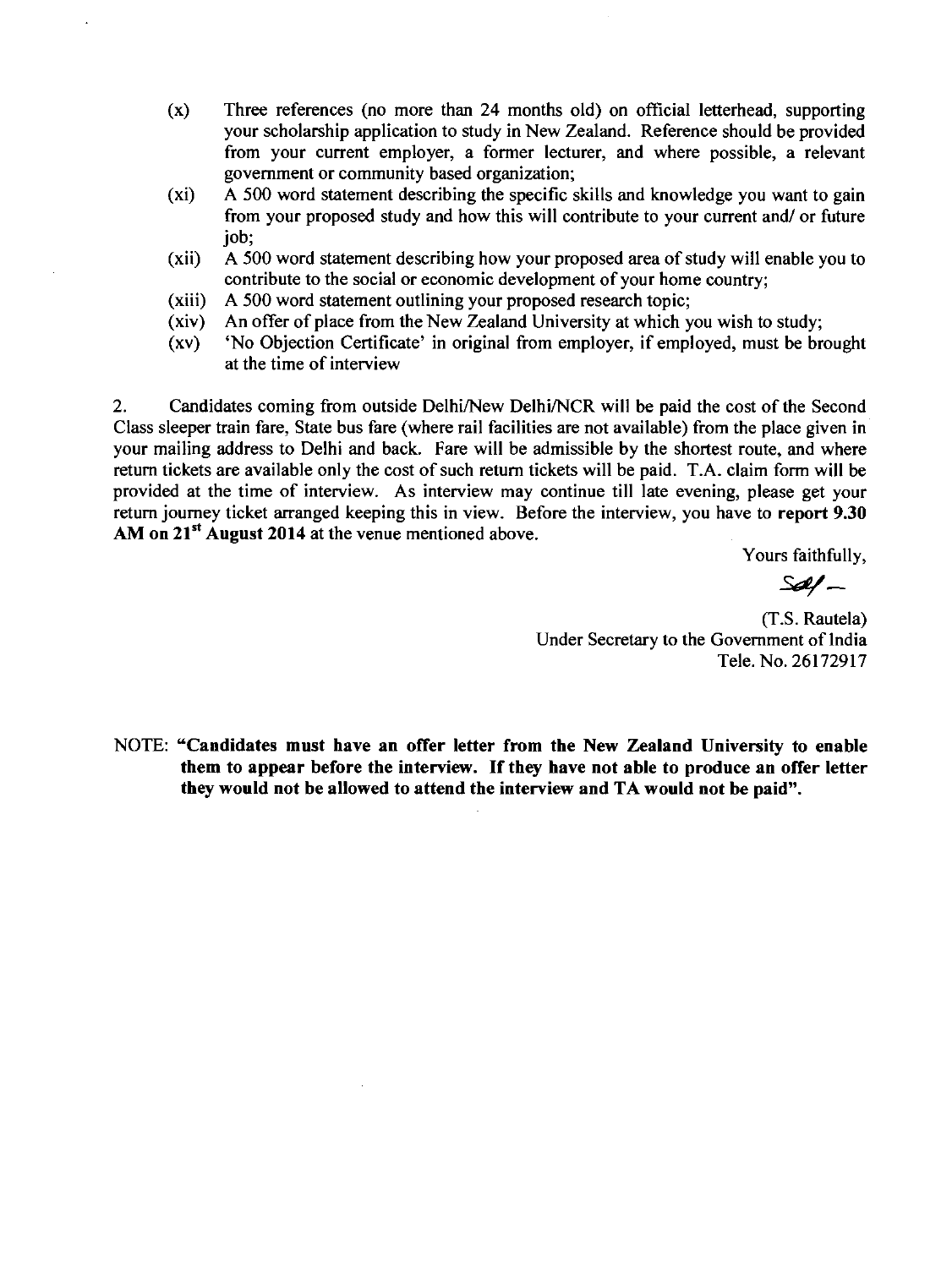

# **Application Form**

New Zealand ASEAN Scholars Awards New Zealand Pacific Scholarships New Zealand Development Scholarships Commonwealth Scholarships

www.aid.govt.nz/schols





**SCHOLARSHIPS**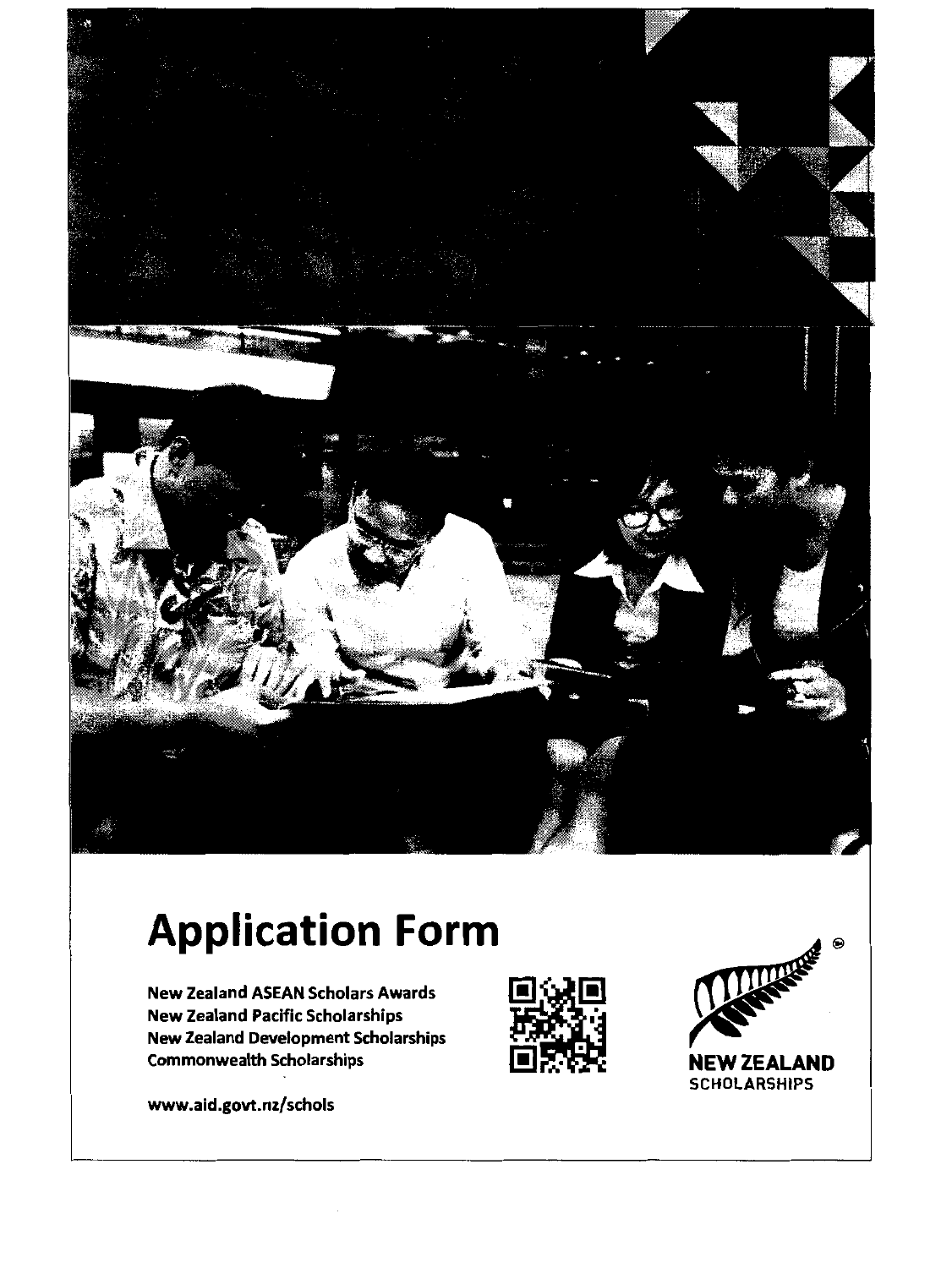**New Zealand Scholarships empower individuals with the knowledge, skills and qualifications to contribute to economic, social and political development within selected developing countries. They are funded through the**  New Zealand Aid Programme and managed through the New Zealand Ministry of Foreign Affairs and Trade. **Scholarship recipients are required to return to their home country on completion of their scholarship to**  work for a minimum period of two years in order to apply their new skills and knowledge.

### APPLICATION CHECKLIST

**It is important that you correctly fill out all relevant sections in this application form and include all relevant documents listed below. Applications with unanswered questions or incomplete documentation will not be considered for a scholarship.** 

**Supporting documents provided with this application must be certified true copies of original documents with the official stamp and signature of a Justice of the Peace, Solicitor, Notary Public, an official from the New Zealand Diplomatic Post, or another authorised official. Where original documents are not in English, you must provide certified true copies of official English translations.** 

# All New Zealand Scholarship award applicants must provide TWO copies of this application form (one original copy and one photocopy), completed in English. Each copy of the application form must include:

- **D A signed application Declaration on page 12.**
- $\Box$  A certified copy of your birth certificate (in English).
- $\Box$  A certified copy of official evidence of any name change (in English).
- $\Box$  A certified copy of the personal pages of your passport.
- $\Box$  For applicants applying for undergraduate study only (where eligible), a certified copy of your official secondary school results and the grading schedule for each qualification (in English).
- $\Box$  For all applicants applying for postgraduate study, a certified copy of the academic transcript for all tertiary qualifications and the grading schedule for each qualification (in English).
- **D A certified copy of the completion or graduation certificate for each tertiary qualification that you have**  completed (in English).
- $\Box$  The original international English proficiency test result, e.g. IELTS or TOEFL, or selection of one of the **valid reasons for not providing the results as listed in Section Eleven on page 10. Photocopies will not be**  accepted. Test results must be no more than 24 months old by the commencement of study.
- **D If you are employed, a current job description confirming your position and outlining your responsibilities and duties.**
- **D A current (dated) curriculum vitae- a brief history of your education, work experiences and skills.**
- **D Three references (no more than 24 months old) on official letterhead, supporting your scholarship application to study in New Zealand. References should be provided from your current employer and a**  former lecturer (or school principal for undergraduate applicants), and where possible, a relevant **government or community-based organisation.**
- $\Box$  A 500 word statement describing the specific skills and knowledge you want to gain from your proposed **study and how this will contribute to your current and/or future job.**
- $\Box$  A 500 word statement describing how your proposed area of study will enable you to contribute to the **social or economic development of your home country.**

**D** *For Masters and Doctoral research students,* **a 500 word statement outlining your proposed research topic.**  *Do not send in an application without all the required documentation* 

### FURTHER INFORMATION

**Information on the New Zealand Scholarships including eligible countries, the application process, deadlines, priority subject areas, and the list of participating New Zealand education institutions is available on the scholarships pages of the New Zealand Aid Programme website: www.aid.govt.nz/schols**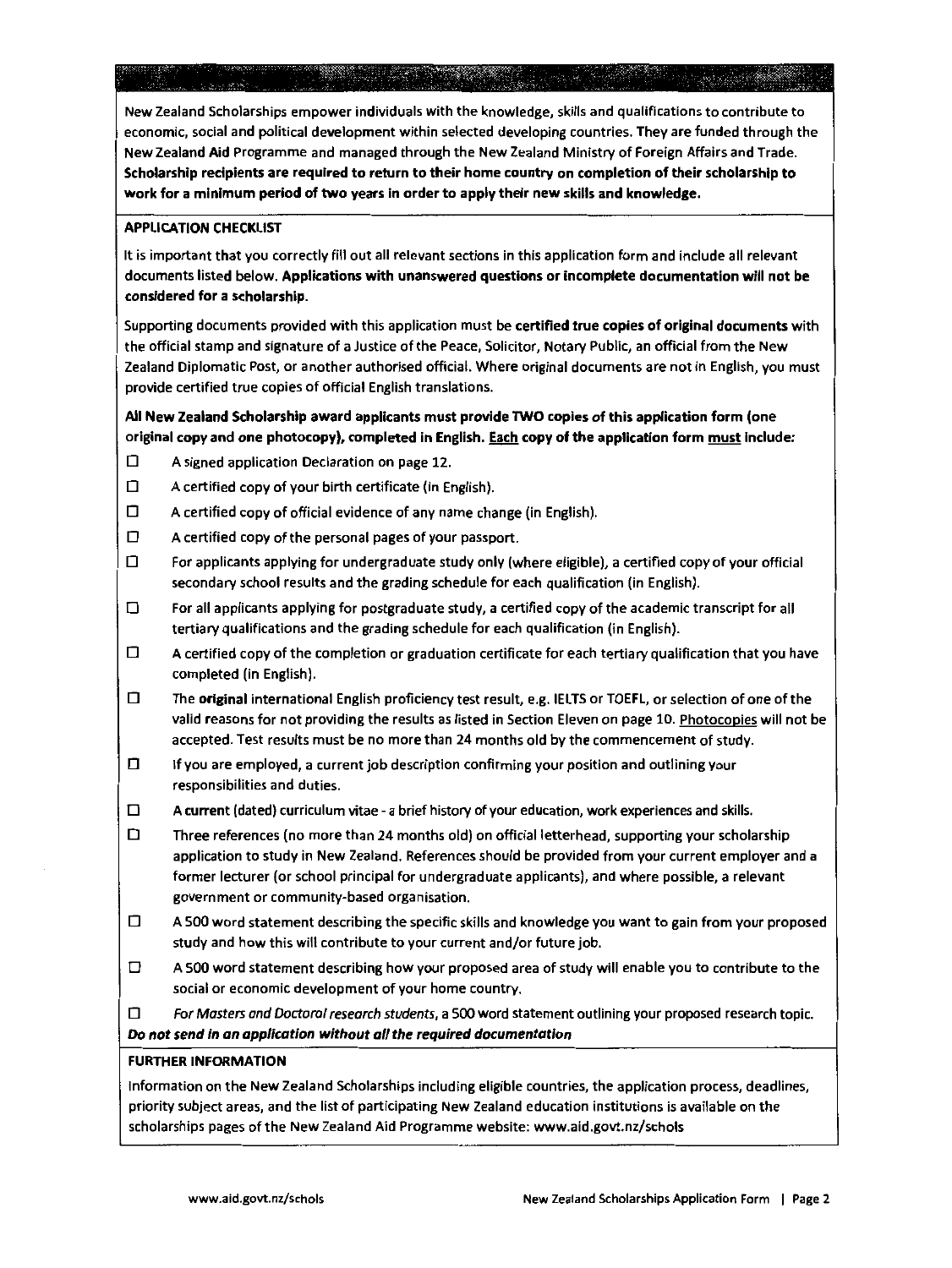| Which scholarship are you | New Zealand Pacific Scholarship<br>New Zealand ASEAN Scholars Award | For information about which |
|---------------------------|---------------------------------------------------------------------|-----------------------------|
|                           |                                                                     |                             |

applying for? (tick one)

D New Zealand Development Scholarship

D Commonwealth Scholarship

*scholarship to apply for, visit www.aid.govt.nz/schols* 

| 同盟会<br>sent.                                                                                                                                                                                                                                                                                                                                                  |                                                             |                  |                                                                                                                                                                                                                                 |                                 |  |
|---------------------------------------------------------------------------------------------------------------------------------------------------------------------------------------------------------------------------------------------------------------------------------------------------------------------------------------------------------------|-------------------------------------------------------------|------------------|---------------------------------------------------------------------------------------------------------------------------------------------------------------------------------------------------------------------------------|---------------------------------|--|
| Please note that your family name and other names should be the same as the official names<br>on your passport or birth certificate.                                                                                                                                                                                                                          |                                                             |                  |                                                                                                                                                                                                                                 |                                 |  |
| First name(s)                                                                                                                                                                                                                                                                                                                                                 |                                                             |                  |                                                                                                                                                                                                                                 |                                 |  |
| Family name (surname)                                                                                                                                                                                                                                                                                                                                         | Attach a recent passport<br>sized photograph of<br>yourself |                  |                                                                                                                                                                                                                                 |                                 |  |
| Gender                                                                                                                                                                                                                                                                                                                                                        | $\square$ Male                                              | $\square$ Female |                                                                                                                                                                                                                                 |                                 |  |
| Date of birth                                                                                                                                                                                                                                                                                                                                                 |                                                             |                  | (dd/mm/yyyy)                                                                                                                                                                                                                    |                                 |  |
| Place of birth                                                                                                                                                                                                                                                                                                                                                |                                                             |                  |                                                                                                                                                                                                                                 |                                 |  |
| Country of citizenship                                                                                                                                                                                                                                                                                                                                        |                                                             |                  |                                                                                                                                                                                                                                 | Please list second country      |  |
| 2 <sup>nd</sup> country of citizenship                                                                                                                                                                                                                                                                                                                        |                                                             |                  |                                                                                                                                                                                                                                 | if you have dual<br>citizenship |  |
| Do you have permanent                                                                                                                                                                                                                                                                                                                                         | $\square$ Yes                                               | $\square$ No     |                                                                                                                                                                                                                                 |                                 |  |
| residency status in any<br>other country?                                                                                                                                                                                                                                                                                                                     | If yes, please list:                                        |                  |                                                                                                                                                                                                                                 |                                 |  |
| Have you applied for                                                                                                                                                                                                                                                                                                                                          | $\square$ Yes                                               | $\square$ No     |                                                                                                                                                                                                                                 |                                 |  |
| permanent residency status<br>in any other country?                                                                                                                                                                                                                                                                                                           | If yes, please list:                                        |                  |                                                                                                                                                                                                                                 |                                 |  |
| Passport number                                                                                                                                                                                                                                                                                                                                               |                                                             |                  | Passport expiry                                                                                                                                                                                                                 |                                 |  |
| Do you suffer from any illness or disability that might affect your ability to participate<br>in the proposed study programme (for example, psychiatric condition, asthma,<br>diabetes, significant visual impairment, motor disability or significant hearing loss)? A<br>'Yes' answer will not affect your chances of successfully obtaining a scholarship. |                                                             |                  |                                                                                                                                                                                                                                 | $\square$ Yes<br>ΠNo            |  |
| copy of your doctor's assessment of your needs.                                                                                                                                                                                                                                                                                                               |                                                             |                  | If you have answered 'Yes', please provide brief details of the illness or disability and any special requirements<br>or support you may require to complete your study programme on a separate sheet of paper. Please attach a |                                 |  |
| Applicant contact details: The scholarship application process takes several months. Please give an address<br>where you can be contacted when a decision is reached. You may not be offered a scholarship if you cannot be<br>contacted.                                                                                                                     |                                                             |                  |                                                                                                                                                                                                                                 |                                 |  |
| Number and street name                                                                                                                                                                                                                                                                                                                                        |                                                             |                  |                                                                                                                                                                                                                                 |                                 |  |
| PO Box number                                                                                                                                                                                                                                                                                                                                                 |                                                             |                  |                                                                                                                                                                                                                                 |                                 |  |
| Suburb/village                                                                                                                                                                                                                                                                                                                                                |                                                             |                  |                                                                                                                                                                                                                                 |                                 |  |
| Town/city                                                                                                                                                                                                                                                                                                                                                     |                                                             |                  |                                                                                                                                                                                                                                 |                                 |  |
| District/Province                                                                                                                                                                                                                                                                                                                                             |                                                             |                  |                                                                                                                                                                                                                                 |                                 |  |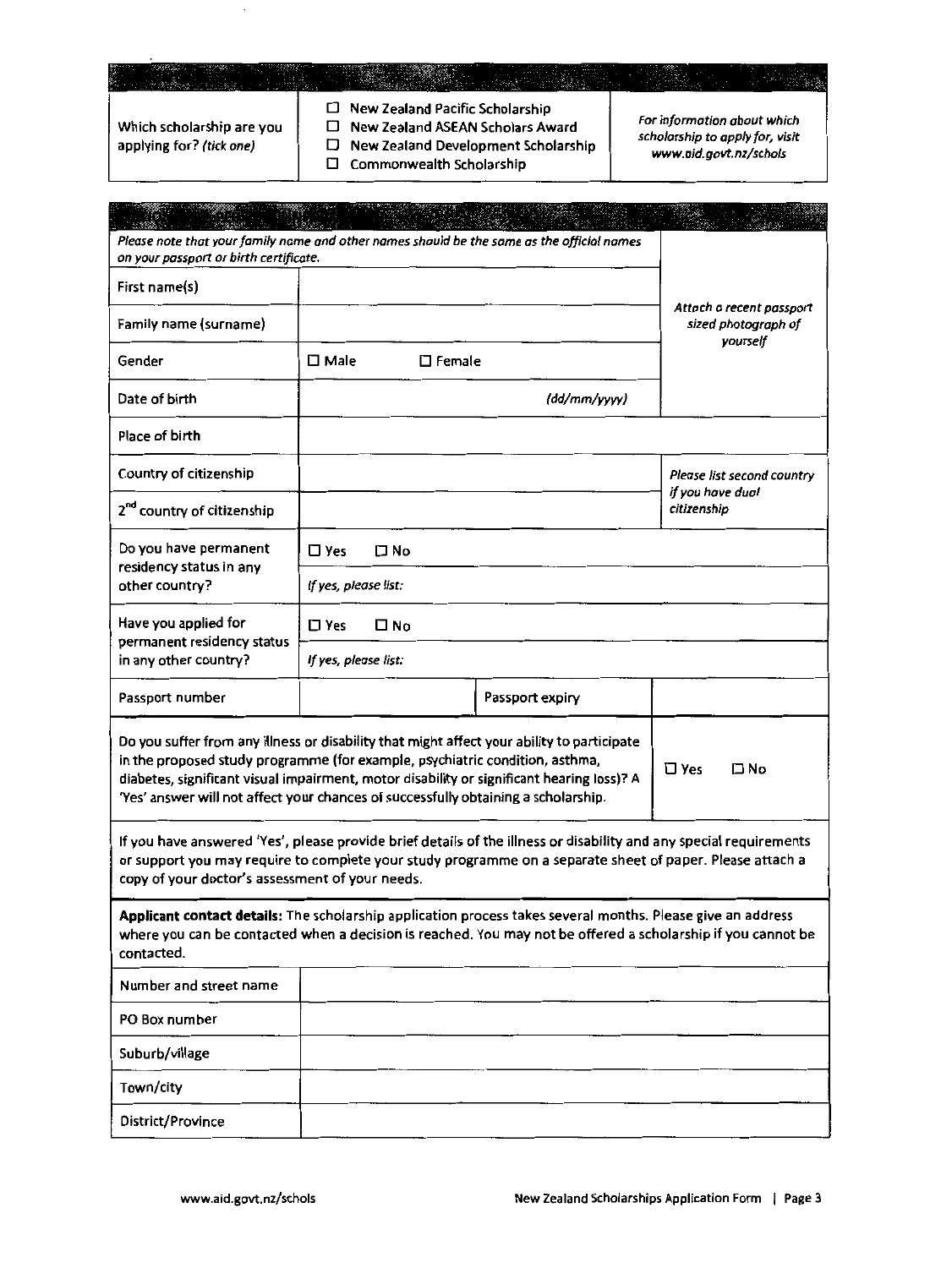| Country                                            | Post Code                                                                                               |  |
|----------------------------------------------------|---------------------------------------------------------------------------------------------------------|--|
| Home telephone number                              |                                                                                                         |  |
| Work and/or cell-phone<br>number                   |                                                                                                         |  |
| Email address (enter more<br>than one if relevant) |                                                                                                         |  |
|                                                    | Emergency contact details: Name someone we can contact in an emergency during your study in New Zealand |  |
| Name                                               |                                                                                                         |  |
| Relationship to you                                |                                                                                                         |  |
| Number and street name                             |                                                                                                         |  |
| Suburb/village                                     |                                                                                                         |  |
| Town/city                                          |                                                                                                         |  |
| Country                                            | Post Code                                                                                               |  |
| Home telephone number                              |                                                                                                         |  |
| Work and/or cellphone<br>number                    |                                                                                                         |  |
| <b>Email address</b>                               |                                                                                                         |  |

**In order to qualify for a reunion airfare or to have your dependants accompany you to New Zealand, you must complete the information below.** 

Please note that the scholarship does not provide financial support for your dependants.

*Please attach a separate sheet of paper if you have additional dependants to those below.* 

**If you intend to have your dependants accompany you on scholarship to New Zealand, please note the following:** 

- **1. You are responsible for supporting your dependants for the duration of their stay in New Zealand.**
- **2. Family entry is subject to meeting Immigration New Zealand's entry requirements.**
- **3. Spouses/partners may apply for a non-labour market tested work permit.**
- **4. Dependant school aged children have domestic access to New Zealand schools.**
- **5. Families have access to the New Zealand health system as if they were New Zealand citizens.**

|                                                                                                                                                                             | $\square$ Single<br>$\square$ Engaged |                 | $\Box$ Single with children |                                               | $\square$ Married |            |                                                         |
|-----------------------------------------------------------------------------------------------------------------------------------------------------------------------------|---------------------------------------|-----------------|-----------------------------|-----------------------------------------------|-------------------|------------|---------------------------------------------------------|
| <b>Family status</b>                                                                                                                                                        |                                       |                 |                             | $\Box$ De facto relationship / have a partner |                   |            |                                                         |
| Dependants details (Dependants are defined os the Awardee's spouse (if legally married) or partner (if in a de-<br>facto relationship), and children under 19 years of age) |                                       |                 |                             |                                               |                   |            |                                                         |
| Full name (first & family)                                                                                                                                                  |                                       | Gender<br>(M/F) | Date of birth               |                                               | Relationship      |            | Do you intend for them to<br>join you in NZ? (tick one) |
|                                                                                                                                                                             |                                       |                 |                             |                                               |                   | $\Box$ Yes | $\Box$ No                                               |
|                                                                                                                                                                             |                                       |                 |                             |                                               |                   | $\Box$ Yes | $\square$ No                                            |
|                                                                                                                                                                             |                                       |                 |                             |                                               |                   | $\Box$ Yes | $\square$ No                                            |
|                                                                                                                                                                             |                                       |                 |                             |                                               |                   | $\Box$ Yes | $\square$ No                                            |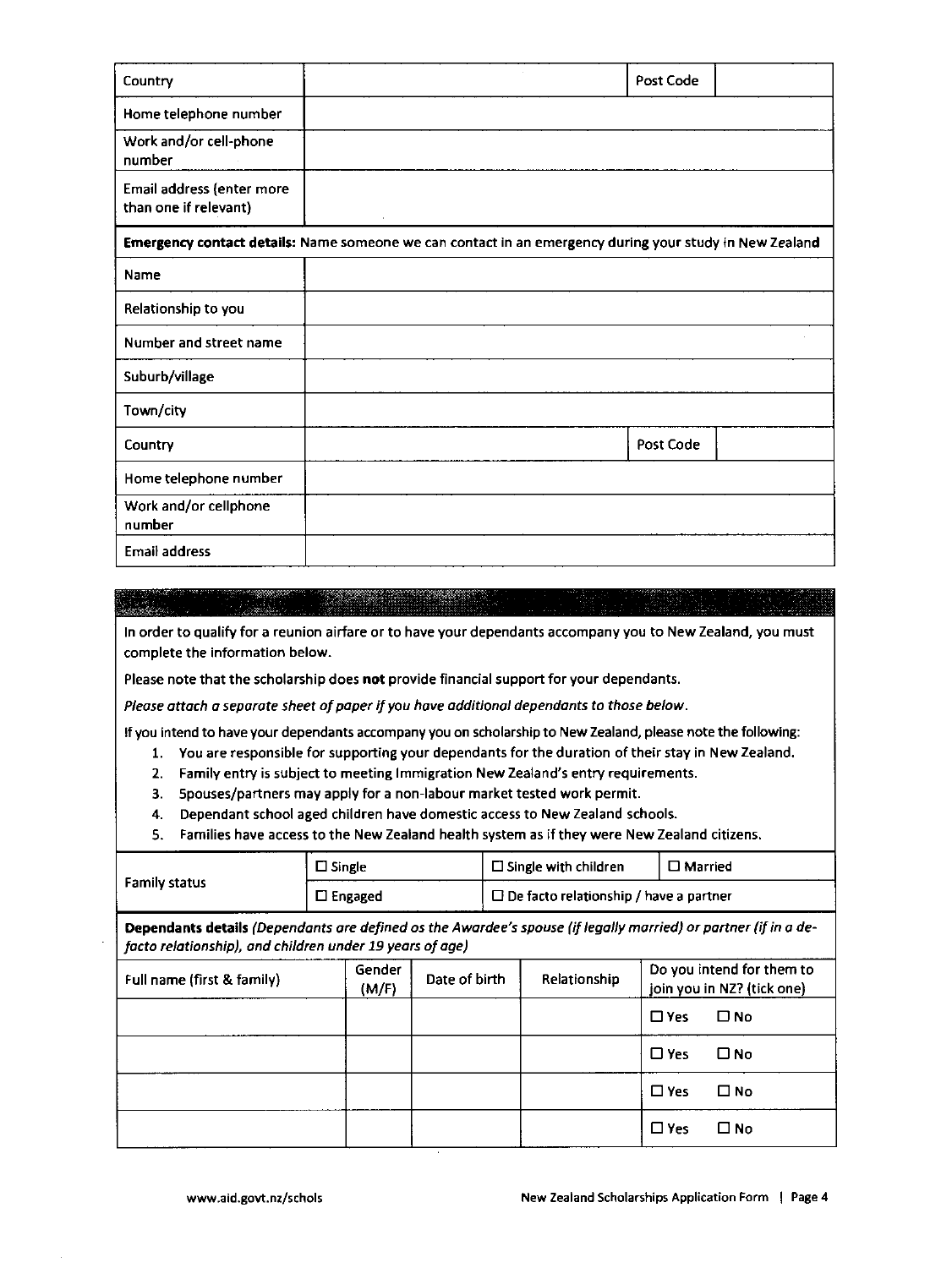• list your first and second choice of qualification that you want to study in New Zealand.

• The education institution must be one of the institutions listed in Annex 2 (page 13).

- The qualification and major listed must be currently available at the institution. Please check the institution website or contact the institution for an up to date list of their qualifications (Refer to Annex 2 for website information).
- **Refer to www.aid.govt.nz/schols to find out the priority subject areas for your country.**

• Choose carefully as if you are awarded a New Zealand Scholarship, you will not be permitted to make changes.

| <b>First Choice Qualification</b>                      |                                                                                                             |
|--------------------------------------------------------|-------------------------------------------------------------------------------------------------------------|
| Major Subject/s                                        |                                                                                                             |
| <b>Education Institution</b>                           |                                                                                                             |
| Second Choice Qualification                            |                                                                                                             |
| Major Subject/s                                        |                                                                                                             |
| <b>Education Institution</b>                           |                                                                                                             |
| work upon completion of your study, and list below.    | Use the table in Annex 1 (page 13) to identify one employment sector most similar to your intended area of  |
| <b>Employment sector</b><br>(from the list in Annex 1) |                                                                                                             |
|                                                        | If there are no employment sectors in Annex 1 that are relevant to your intended area of work, please state |

your specific sector here:

| List your current                                                                           | $\Box$ Working (full-time)                                               |                                      | Working (full-time) and studying at<br>$\Box$<br>tertiary level (part-time) |                                                     |
|---------------------------------------------------------------------------------------------|--------------------------------------------------------------------------|--------------------------------------|-----------------------------------------------------------------------------|-----------------------------------------------------|
| occupation (if 'working' or<br>'not studying or working' is<br>selected, go to Section Six) | $\Box$ Working (full-time) and studying at<br>tertiary level (full-time) |                                      | $\Box$ Studying at tertiary level                                           |                                                     |
|                                                                                             | Studying at secondary school<br>□                                        |                                      |                                                                             | $\Box$ Not studying or working                      |
|                                                                                             | □ Secondary school                                                       | $\Box$ University foundation<br>year |                                                                             | $\Box$ Tertiary training /<br>technical certificate |
| If you are studying now, list<br>the level at which you are<br>studying                     | $\square$ Undergraduate<br>diploma                                       | $\Box$ Bachelors degree              |                                                                             | $\Box$ Postgraduate<br>diploma                      |
|                                                                                             | $\square$ Masters degree                                                 | $\Box$ Doctorate (PhD)               |                                                                             |                                                     |
| <b>Qualification name</b>                                                                   |                                                                          |                                      |                                                                             |                                                     |
| Major subject(s)                                                                            |                                                                          |                                      |                                                                             |                                                     |
| <b>Start date</b>                                                                           |                                                                          | Proposed end date                    |                                                                             |                                                     |
| Length of qualification                                                                     |                                                                          |                                      |                                                                             |                                                     |
| <b>Education institution name</b>                                                           |                                                                          |                                      |                                                                             |                                                     |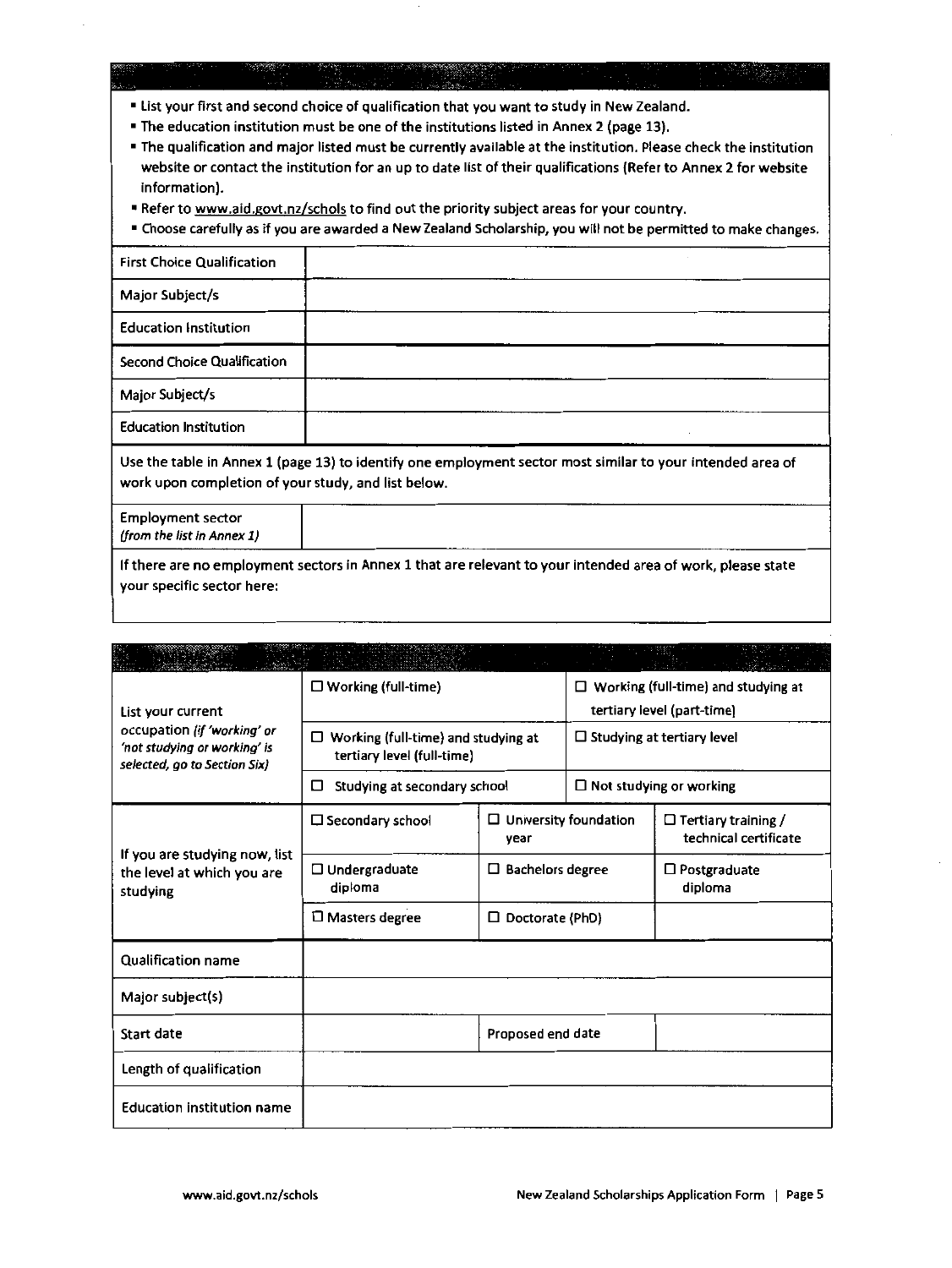| Institution location<br>(town/city and country)              |                       |
|--------------------------------------------------------------|-----------------------|
| Are you on a scholarship now? If yes, complete details below | $\square$ Yes<br>□ No |
| Sponsor name                                                 |                       |
| Scholarship name                                             |                       |

| 2. 特性                                                                                                              |                       |  |
|--------------------------------------------------------------------------------------------------------------------|-----------------------|--|
| For each previous qualification you must also include with this application:                                       |                       |  |
| $\square$ A certified copy of the complete academic transcript (mark sheets); and                                  |                       |  |
| $\square$ A certified copy of the completion certificate                                                           |                       |  |
| Provide the following information for all completed and partially completed tertiary or vocational qualifications. |                       |  |
| Undergraduate applicants must also provide information about senior secondary qualifications.                      |                       |  |
| List the most recently completed qualification first.                                                              |                       |  |
| Qualification                                                                                                      |                       |  |
| Major subject                                                                                                      |                       |  |
| <b>Education institution</b>                                                                                       |                       |  |
| Institution location                                                                                               |                       |  |
| Start date (month/year)                                                                                            | End date (month/year) |  |
| <b>Qualification</b>                                                                                               |                       |  |
| Major subject                                                                                                      |                       |  |
| <b>Education institution</b>                                                                                       |                       |  |
| <b>Institution location</b>                                                                                        |                       |  |
| Start date (month/year)                                                                                            | End date (month/year) |  |
| Qualification                                                                                                      |                       |  |
| Major subject                                                                                                      |                       |  |
| <b>Education institution</b>                                                                                       |                       |  |
| <b>Institution location</b>                                                                                        |                       |  |
| Start date (month/year)                                                                                            | End date (month/year) |  |
| List any of the qualifications that have been studied by<br>distance education                                     |                       |  |
| List details of any relevant academic distinction or prizes                                                        |                       |  |
| List any scholarships you have                                                                                     |                       |  |
| previously received, including                                                                                     |                       |  |
| any funded by the New Zealand<br>Government.                                                                       |                       |  |
| include the scholarship name,                                                                                      |                       |  |
| duration, qualification or                                                                                         |                       |  |
| course undertaken and the                                                                                          |                       |  |

date completed.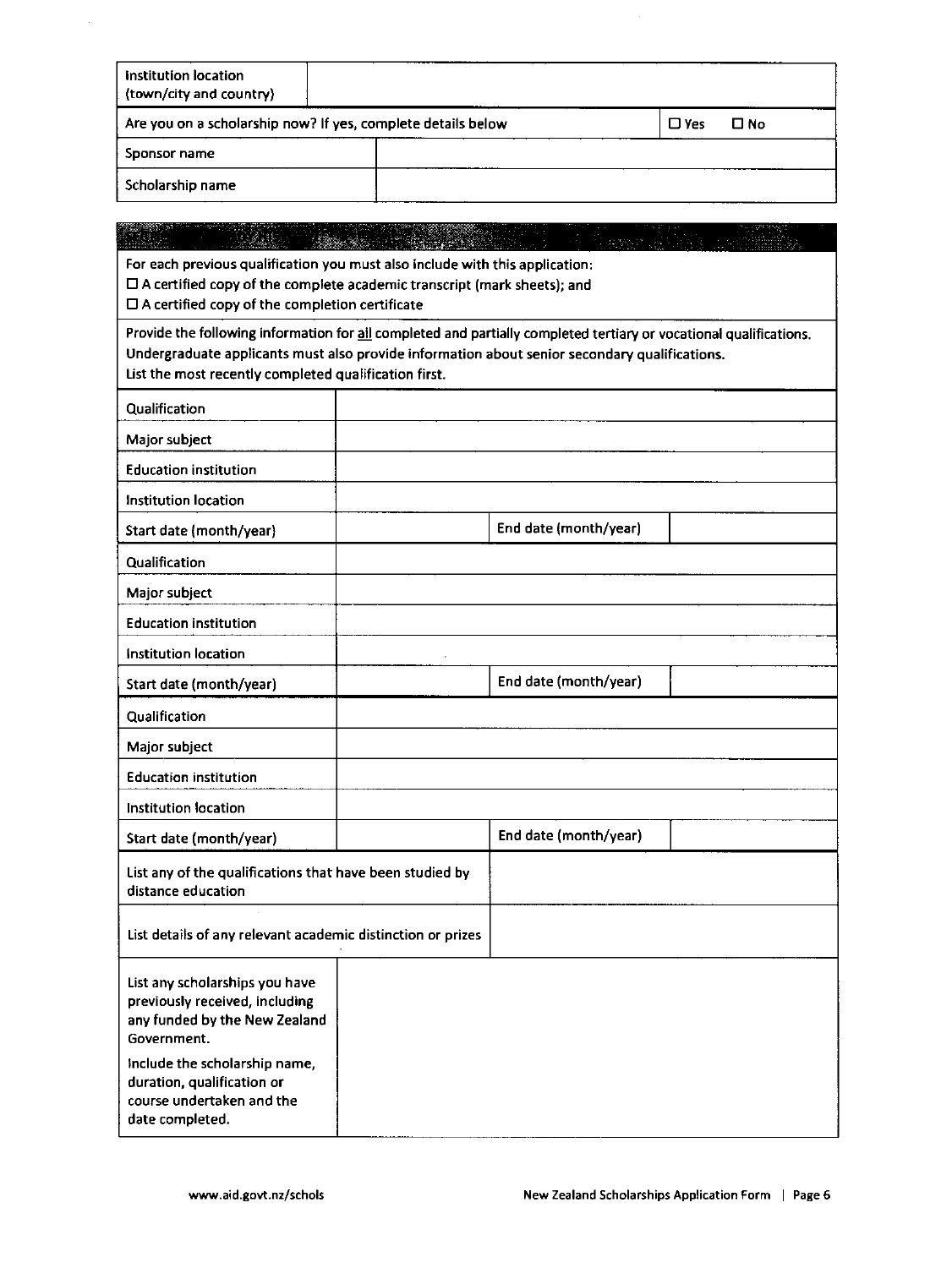| If you are currently employed or have recently been employed:<br>Answer the questions in this section, and<br>□<br>You must also include an up-to-date curriculum vitae and current job description with this application.<br>⊔<br>If you are not currently employed and have no previous work experience, go to Section Nine. |                               |                                                |                      |
|--------------------------------------------------------------------------------------------------------------------------------------------------------------------------------------------------------------------------------------------------------------------------------------------------------------------------------|-------------------------------|------------------------------------------------|----------------------|
| Current/most recent<br>position title                                                                                                                                                                                                                                                                                          |                               |                                                |                      |
| Organisation                                                                                                                                                                                                                                                                                                                   |                               |                                                |                      |
| Start date (month/year)                                                                                                                                                                                                                                                                                                        |                               |                                                |                      |
| If you are employed now, refer to the list in Annex 1 (page 13) to identify up to two employment sectors most<br>similar to your current area of work, and list below:                                                                                                                                                         |                               |                                                |                      |
| <b>Employment sector</b><br>(from the list in Annex 1)                                                                                                                                                                                                                                                                         |                               |                                                |                      |
| If your employment sector is not listed in Annex 1 (page 13) please state your employment sector here:                                                                                                                                                                                                                         |                               |                                                |                      |
| What type of organisation<br>do you work for?                                                                                                                                                                                                                                                                                  | $\Box$ Local Government       | □ Community/Non-<br>Government<br>Organisation | □ Private company    |
|                                                                                                                                                                                                                                                                                                                                | $\square$ Central Government  | $\Box$ International NGO                       | $\Box$ Self-employed |
|                                                                                                                                                                                                                                                                                                                                | $\Box$ Multilateral Agency    | $\Box$ Other (please state):                   |                      |
| Briefly describe the work<br>of your organisation.                                                                                                                                                                                                                                                                             |                               |                                                |                      |
| Will you return to your<br>current job after your<br>study?                                                                                                                                                                                                                                                                    | $\square$ Yes<br>$\square$ No |                                                |                      |
| If you answered 'no' or you are not currently working, what is your prospective employment on your return home?                                                                                                                                                                                                                |                               |                                                |                      |
| Name of Job                                                                                                                                                                                                                                                                                                                    |                               |                                                |                      |
| Organisation                                                                                                                                                                                                                                                                                                                   |                               |                                                |                      |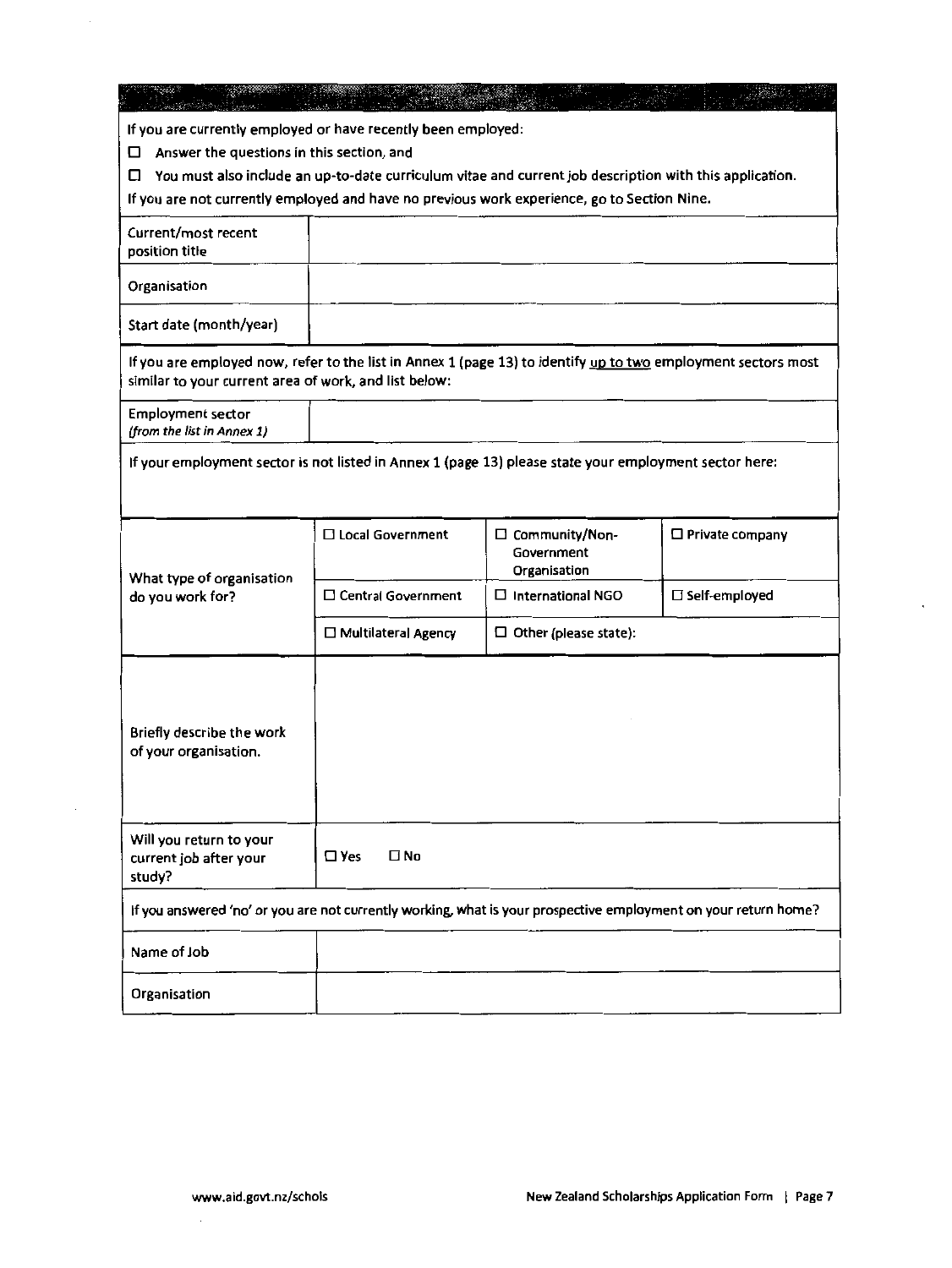| $\Box$ If you are working, this section must be completed (in English) by your employer or an authorised officer<br>from your place of employment, or<br>If you are self-employed, you may answer the questions yourself.<br>□ |                               |                   |  |
|--------------------------------------------------------------------------------------------------------------------------------------------------------------------------------------------------------------------------------|-------------------------------|-------------------|--|
| Name of company/<br>organisation                                                                                                                                                                                               |                               |                   |  |
| Address                                                                                                                                                                                                                        |                               |                   |  |
| <b>Telephone Number</b>                                                                                                                                                                                                        |                               |                   |  |
| <b>Email address</b>                                                                                                                                                                                                           |                               |                   |  |
| Do you endorse and support<br>this applicant's application for<br>a New Zealand Scholarship?                                                                                                                                   | $\square$ Yes<br>$\square$ No |                   |  |
| Are there any comments you<br>would like to make in support<br>of this application for a New<br>Zealand Scholarship?                                                                                                           |                               |                   |  |
| After the scholarship is completed would this person have a position in your organisation?                                                                                                                                     |                               |                   |  |
| $\square$ Yes<br>$\square$ No                                                                                                                                                                                                  | If yes, what position:        |                   |  |
| Describe below the specific skills and knowledge you and your organisation want the applicant to gain from the<br>proposed study. Please be as specific as possible.                                                           |                               |                   |  |
| Skills and knowledge 1                                                                                                                                                                                                         |                               |                   |  |
| Skills and knowledge 2                                                                                                                                                                                                         |                               |                   |  |
| Skills and knowledge 3                                                                                                                                                                                                         |                               |                   |  |
| Skills and knowledge 4                                                                                                                                                                                                         |                               |                   |  |
| Authorising official's full<br>name                                                                                                                                                                                            |                               |                   |  |
| Position                                                                                                                                                                                                                       |                               |                   |  |
| Signature                                                                                                                                                                                                                      |                               | Date (dd/mm/yyyy) |  |
| <b>Official Stamp</b>                                                                                                                                                                                                          |                               |                   |  |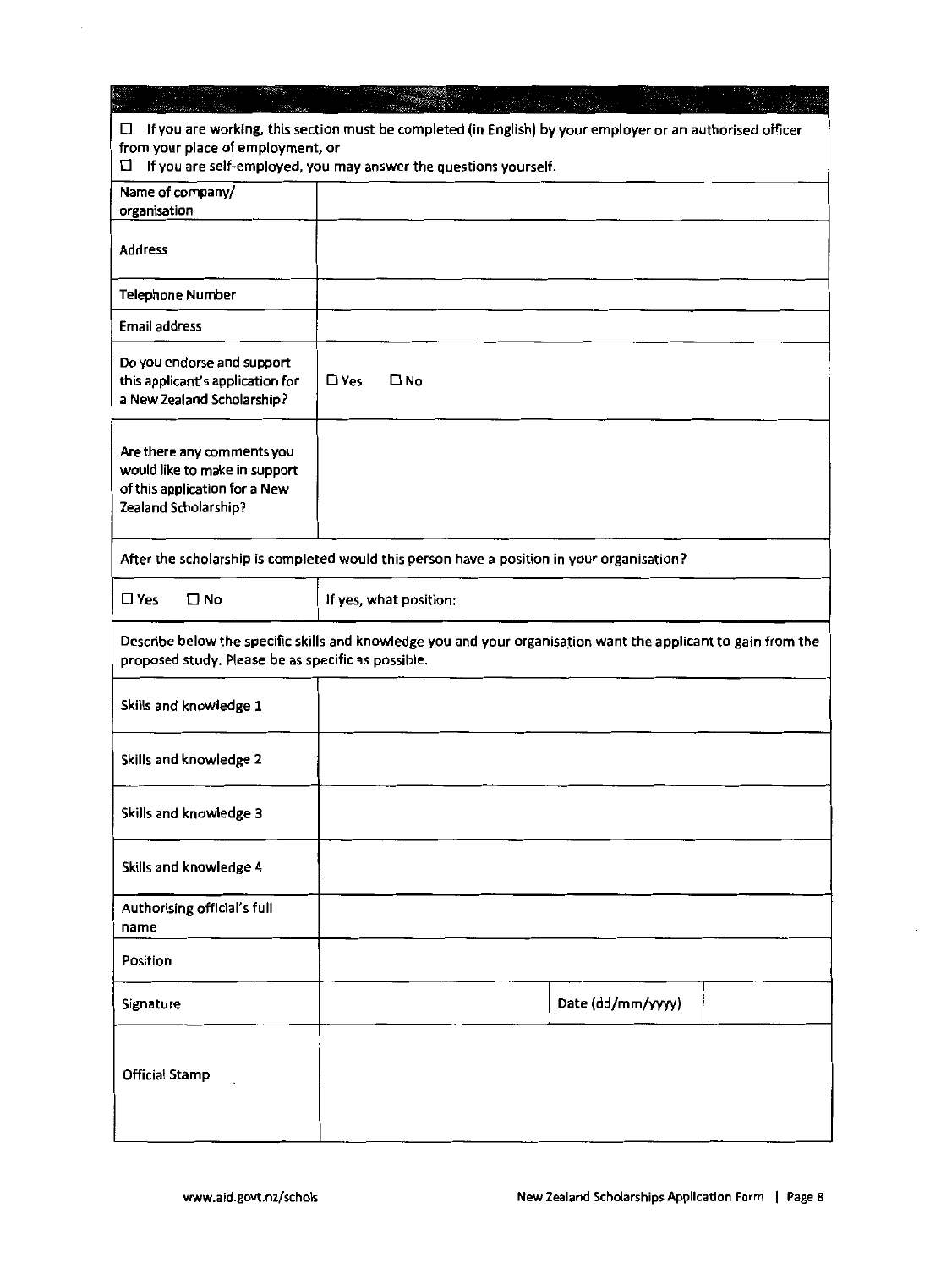| sheet of paper if required.    | List any voluntary or community activity in which you have recently been involved. Please attach an additional |  |
|--------------------------------|----------------------------------------------------------------------------------------------------------------|--|
| Organisation                   |                                                                                                                |  |
| Role or type of<br>involvement |                                                                                                                |  |
| Start date (month/year)        | End date (month/year)                                                                                          |  |
| Organisation                   |                                                                                                                |  |
| Role or type of<br>involvement |                                                                                                                |  |
| Start date (month/year)        | End date (month/year)                                                                                          |  |

# $\mathbf{x}$  .

**Please be as specific as possible as your answers to these questions will be a major consideration of your**  eligibility for a New Zealand Scholarship.

### All applicants:

### You must include with this application:

 $\square$  In no more than 500 words (on a separate sheet of paper) describe the specific skills and knowledge you **want to gain from your proposed study and how this study will contribute to the role and responsibilities of your current and/or future job;** 

and

 $\Box$  In no more than 500 words (on a separate sheet of paper) describe specifically how your proposed study **and/or research will enable you to contribute to the social or economic development of your home country. Reference to any existing national skills shortages or labour needs in your home country will strengthen your application.** 

### Research Masters and PhD applicants:

### **You must also include with this application:**

**0 In no more than 500 words (on a separate sheet of paper) provide an outline of your proposed research topic, research question and objectives, methodology, and timeline. Note that most PhD and some Masters**  research students will be expected to undertake fieldwork in their home country (funded by the scholarship). You should clearly demonstrate the significance, benefit and application of the proposed research topic to the **development of your home country.**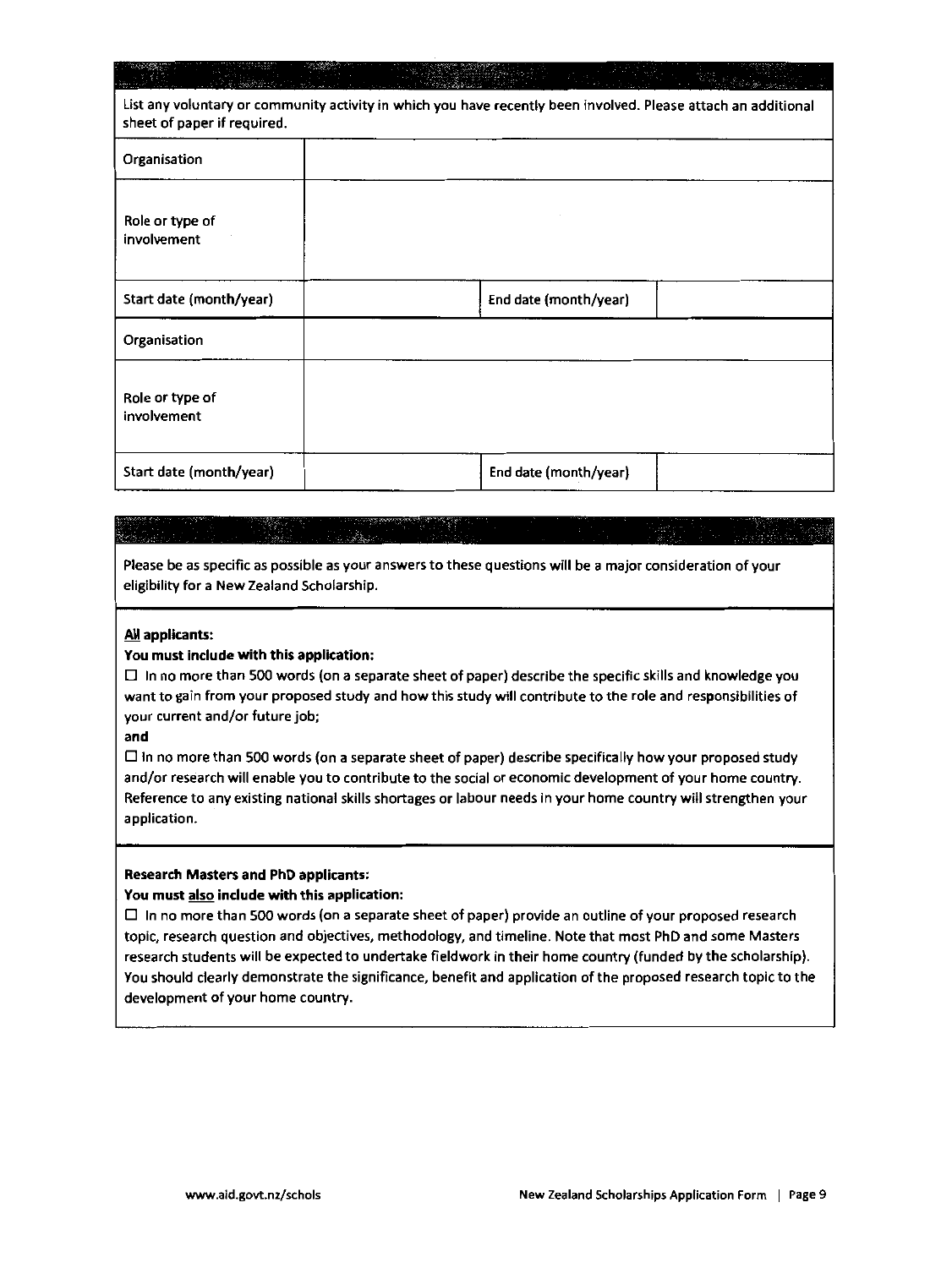| You must include with this application:<br>$\Box$ Original IELTS (International English Language Testing System) results. Test results must be no more than 24<br>months old by the commencement of study;<br>Or                                                                         |                                 |                                               |                                   |
|------------------------------------------------------------------------------------------------------------------------------------------------------------------------------------------------------------------------------------------------------------------------------------------|---------------------------------|-----------------------------------------------|-----------------------------------|
| □ Original copy of TOEFL (Test of English as a Foreign Language) results. Test results must be no more than 24<br>months old by the commencement of study;<br>Or                                                                                                                         |                                 |                                               |                                   |
| If you are not providing IELTS/TOEFL results please advise the reason:<br>$\Box$ I have sat an IELTS or TOEFL test and am awaiting results. I will supply the results as soon as they<br>are available.                                                                                  |                                 |                                               |                                   |
| $\Box$ IELTS or TOEFL testing is not available in my region or country (Pacific Islands only).<br>$\Box$ I have previously completed tertiary education in English AND I have included an official statement<br>from the education provider that English is the language of instruction. |                                 |                                               |                                   |
| Note that you are also required to meet the English language proficiency criteria of the education institution<br>you are applying to. They may request additional documentation.                                                                                                        |                                 |                                               |                                   |
| is English your first<br>language?                                                                                                                                                                                                                                                       | $\square$ No<br>$\Box$ Yes      |                                               |                                   |
| Include details below of any IELTS (International English Language Testing System) academic tests you have<br>undertaken. Please also include the original results with this application.                                                                                                |                                 |                                               |                                   |
| <b>IELTS</b> date of test                                                                                                                                                                                                                                                                |                                 | <b>IELTS</b> overall score                    |                                   |
| <b>IELTS listening band</b>                                                                                                                                                                                                                                                              |                                 | <b>IELTS reading band</b>                     |                                   |
| <b>IELTS writing band</b>                                                                                                                                                                                                                                                                |                                 | <b>IELTS</b> speaking band                    |                                   |
| Include details TOEFL (Test of English as a Foreign Language) test you have undertaken. This should be EITHER<br>an Internet-based TOEFL score OR a Paper-based TOEFL score. Please also include the original results with this<br>application.                                          |                                 |                                               |                                   |
| <b>TOEFL date of test</b>                                                                                                                                                                                                                                                                |                                 | <b>Test of Written English</b><br>(TWE) score |                                   |
| Internet-based TOEFL score                                                                                                                                                                                                                                                               |                                 | Paper-based TOEFL<br>score                    |                                   |
| Have you been taught in<br>the medium of English?                                                                                                                                                                                                                                        | $\square$ Yes<br>$\square$ No   |                                               |                                   |
| If 'yes', tick the boxes at the<br>level you have been taught<br>in English                                                                                                                                                                                                              | □<br>Senior secondary<br>school | □<br>Undergraduate or<br>postgraduate level   | While training for<br>□<br>my job |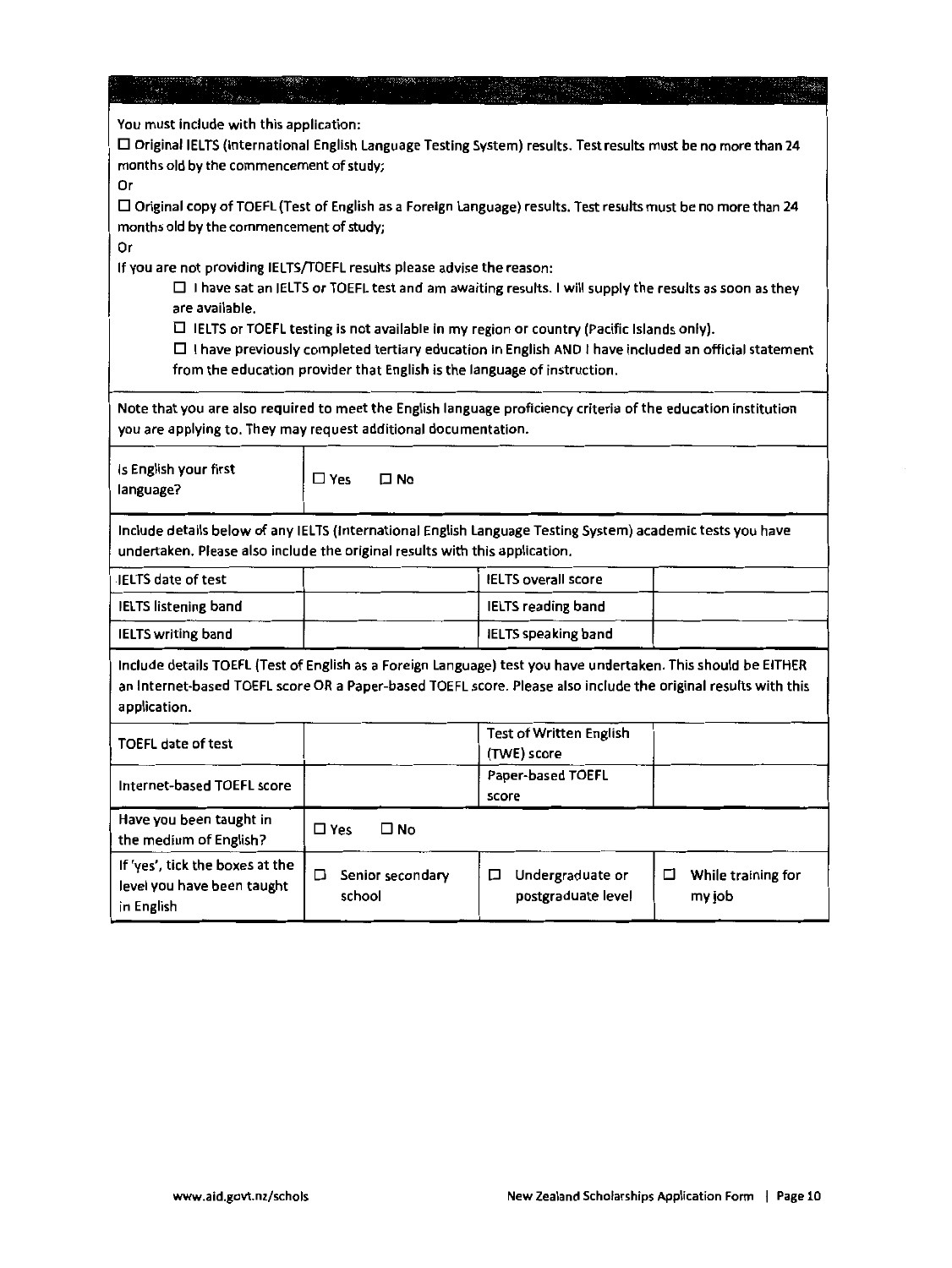|           |                                        | Tick the box that most accurately represents where you first heard about the New Zealand Scholarships: |  |
|-----------|----------------------------------------|--------------------------------------------------------------------------------------------------------|--|
|           |                                        | $\Box$ The New Zealand Aid Programme website (www.aid.govt.nz)                                         |  |
| ⊔         |                                        | Event attended or hosted by the New Zealand Embassy or High Commission in your country                 |  |
|           |                                        | From information about studying in New Zealand from The New Zealand Embassy or High Commission         |  |
| □         |                                        | Website/blog of the New Zealand Embassy or High Commission in your country                             |  |
|           |                                        | Social media (such as a New Zealand Embassy or High Commission Facebook page)                          |  |
|           | A New Zealand university               |                                                                                                        |  |
|           | A school or university in your country |                                                                                                        |  |
| Newspaper |                                        |                                                                                                        |  |
|           | Online advertising                     |                                                                                                        |  |
| ◡         | Employer – private sector              |                                                                                                        |  |
| O.        | $Emplover-government sector$           |                                                                                                        |  |
|           | <b>Business association</b>            |                                                                                                        |  |
| ப         | <b>Education agency</b>                |                                                                                                        |  |
| ப         | Friends or family                      |                                                                                                        |  |
|           | Other (please state):                  |                                                                                                        |  |

### Conditions of Scholarship

If your application is successful and you are offered a New Zealand Scholarship, you will be asked to sign a declaration which confirms that you understand and agree to certain conditions before accepting the scholarship. Some of these conditions are listed below. Contact the New Zealand Embassy or High Commission for a full listing of these conditions.

In accepting, you will be asked to:

- agree to undertake the study programme included in the Letter of Scholarship Offer full time and understand that this must not be changed without the prior written approval of MFAT;
- agree to make every effort to achieve satisfactory academic progress in your studies in accordance with the continuation criteria set by MFAT and the Education Institution;
- agree that you will return to your home country within 14 days completion of your study programme and return directly to your home country for a minimum period of two years, in order to utilise the knowledge you have gained through your scholarship to contribute toward the social and/or economic development of your home country;
- agree that your spouse/partner and dependant children (if relevant} will return to your home country within 14 days of completion of your study programme and return directly to your home country for a minimum period of two years;
- agree that you and your spouse/partner and dependant children (if relevant) will not apply for a visa (excluding a short term visitor visa) to re-enter New Zealand within two years of scholarship completion;
- agree that you will not apply for permanent residency of any country including New Zealand during the scholarship period or within two years of scholarship completion;
- agree to obey the laws of New Zealand and maintain an acceptable standard of conduct while in New Zealand;
- agree that the New Zealand Government is not responsible for any of your actions during the term of your scholarship;
- agree to ensure your immigration visa and passport are kept current for the duration of the scholarship.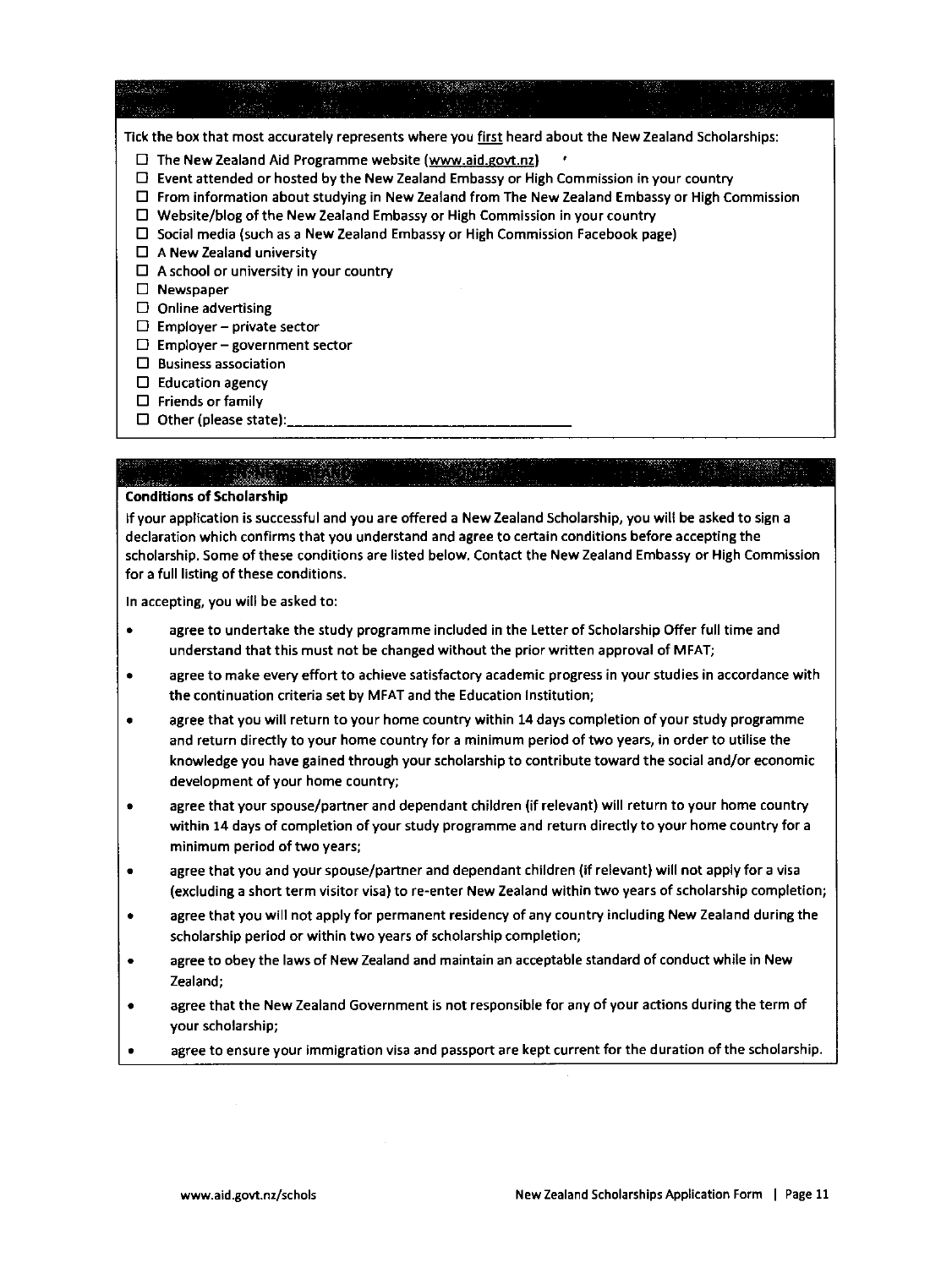### Declaration

l confirm and declare that:

- 1. I am not aware of any medical, personal or other circumstances (e.g. disability, illness, family or financial matters), which might prevent me from completing my study within the scholarship term;
- 2. I agree to the release of information in this application form and information relating to the scholarship or study to relevant authorities, in accordance with the New Zealand Privacy Act 1993, to enable placement in an education institution, consideration for a scholarship, collection of academic progress reports and results, and the ongoing administration and monitoring of the scholarship;
- 3. I agree to the exchange of information between MFAT and authorities such as Immigration New Zealand (regarding your immigration status) or any other relevant government agency (e.g. New Zealand Inland Revenue or the New Zealand Qualifications Authority);
- 4. I understand that the law of New Zealand will apply to any agreement between myself and the New Zealand Government.

I declare that the information provided about and by me in this application for a New Zealand Scholarship award is true, complete and correct to the best of my knowledge. I acknowledge that supplying false or misleading information is a serious offence under the New Zealand Crimes Act 1961 and will result in the New Zealand Ministry of Foreign Affairs and Trade (MFAT) withdrawing a scholarship, if offered.

| dd/mm/yyyy |
|------------|
|            |